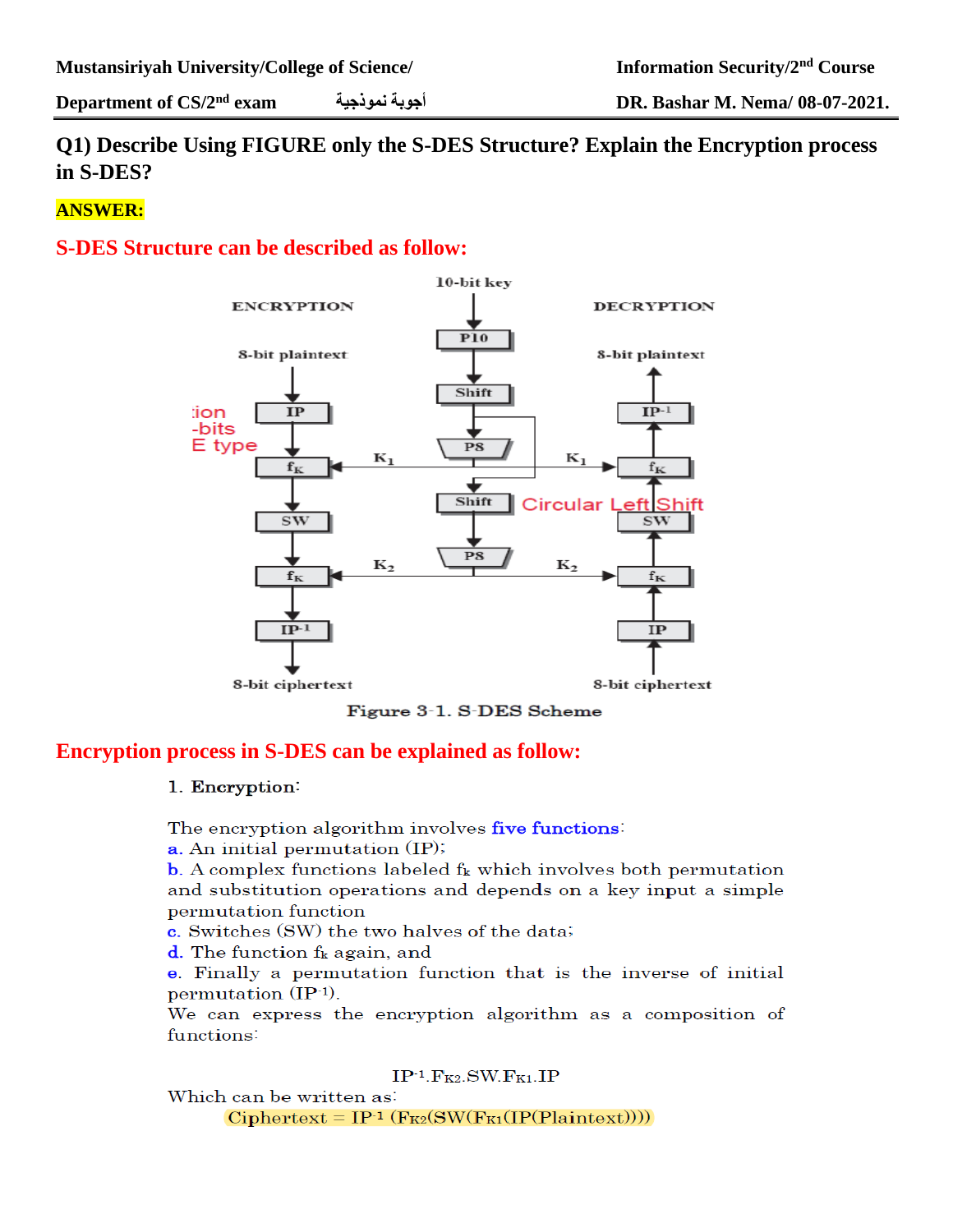# **Q2) Consider that PlainText="11010011". Find the Cipher Text depends on the following FACTS:**

- **CipherText = IP-1**  $(fK2 (SW (fk1 (IP (PlainText))))))$
- **SK=3412.**
- **Initial and Inverse Permutation as below:**



# **ANSWER:**

**Encryption:**

#### $Ciphertext = IP^{-1}$  ( $f_{K2}$  ( $SW$  ( $f_{k1}$  ( $IP$  (plaintext)))))

Encryption involves the sequential application of five functions.

#### **Initial and Final Permutations**

The input to the algorithm is an 8-bit block of plaintext, which we first permute using the IP function:

|  |  |  |  |  | ι. |  |  |  |
|--|--|--|--|--|----|--|--|--|

**This retains all 8 bits of the plaintext but mixes them up.**

Consider the plaintext to be **11010011**.

**IP= 10010111**

|  | - 6 | 5 | ⌒ | റ |  |
|--|-----|---|---|---|--|
|  | -3  |   | 8 | 5 |  |
|  |     |   |   |   |  |

Permuted output = **10010111**

**At the end of the algorithm, the inverse permutation is used:**



**The Function fk**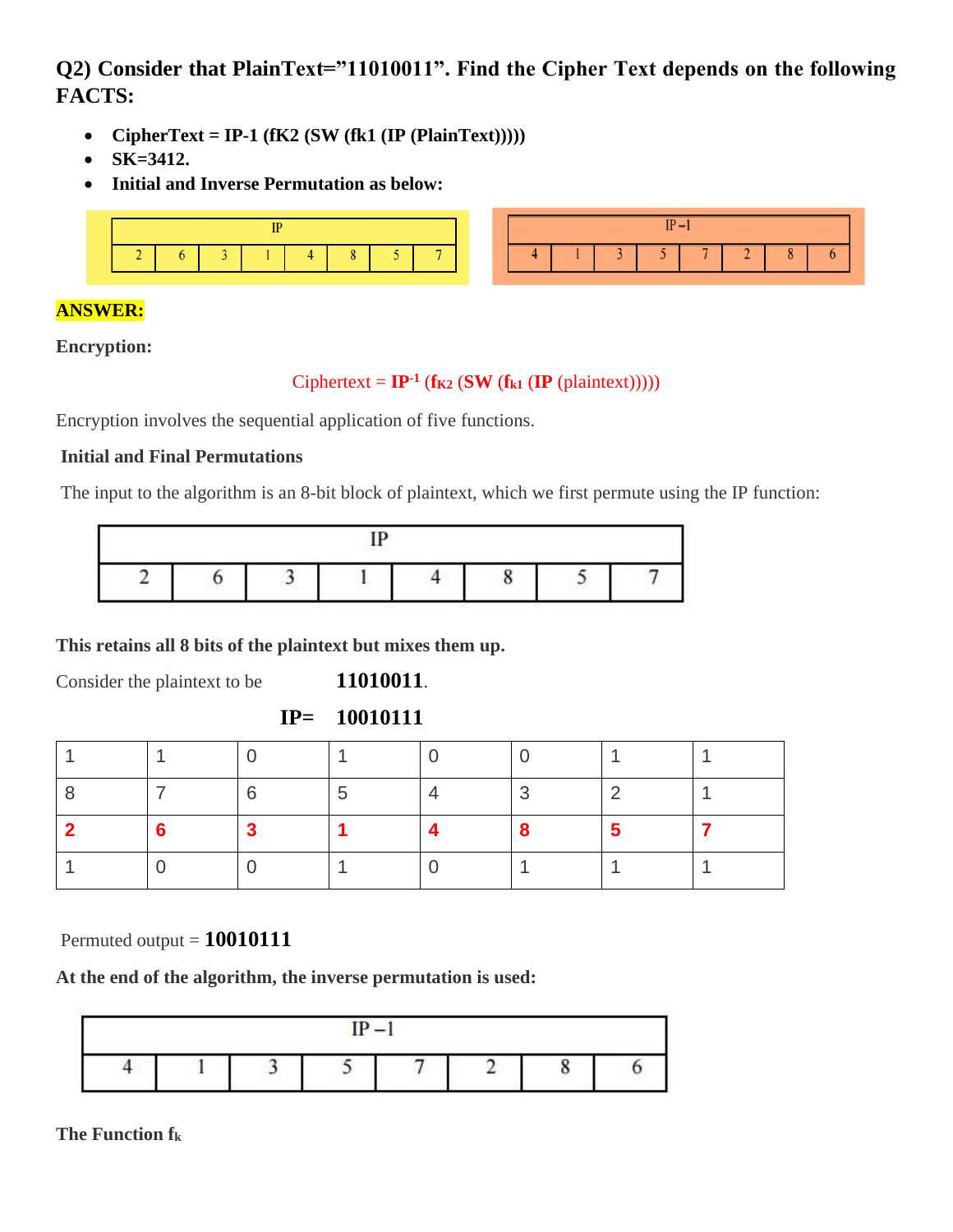The most complex component of S-DES is the function  $f_k$ , which consists of a combination of permutation and substitution functions. The functions can be expressed as follows. Let L and R be the leftmost 4 bits and rightmost 4 bits of the 8-bit input to f K, and let F be a mapping (not necessarily one to one) from 4-bit strings to 4-bit strings. Then we let

**Fk# =(L XOR F(R,SK),R)**

**Example: L and R ( Right and Left of BITS)**

**Let** (**IP** (plaintext)= **10010111**

Let K1=(**10010111**) and

Suppose **F(0111,SK)** and (**SK=3412**)=**1011 (this 4-bits).**

**Therefore:**

**Fk1 =(1001 XOR 1011,0111)**

**=(00100111)**

# **3 The Switch Function**

The function f K only alters the leftmost 4 bits of the input. The switch function (SW) interchanges the left and right 4 bits

Example:

**=SW (00100111)= (01110010)**

**Fk2=(01110010) and SK=3412**

**Fk2 =(L XOR F(R,SK),R)**

**Fk2 =(0111 XOR F(0010,3412),0010)**

**Fk2 =(0111 XOR 0001,0010)**

**Fk2 =(01100010) 8-bits**

| m |  |  |  |  |  |  |  |  |
|---|--|--|--|--|--|--|--|--|
|   |  |  |  |  |  |  |  |  |

**IP-1=00001101**

# **Therefore the ciphertext="00001101"**